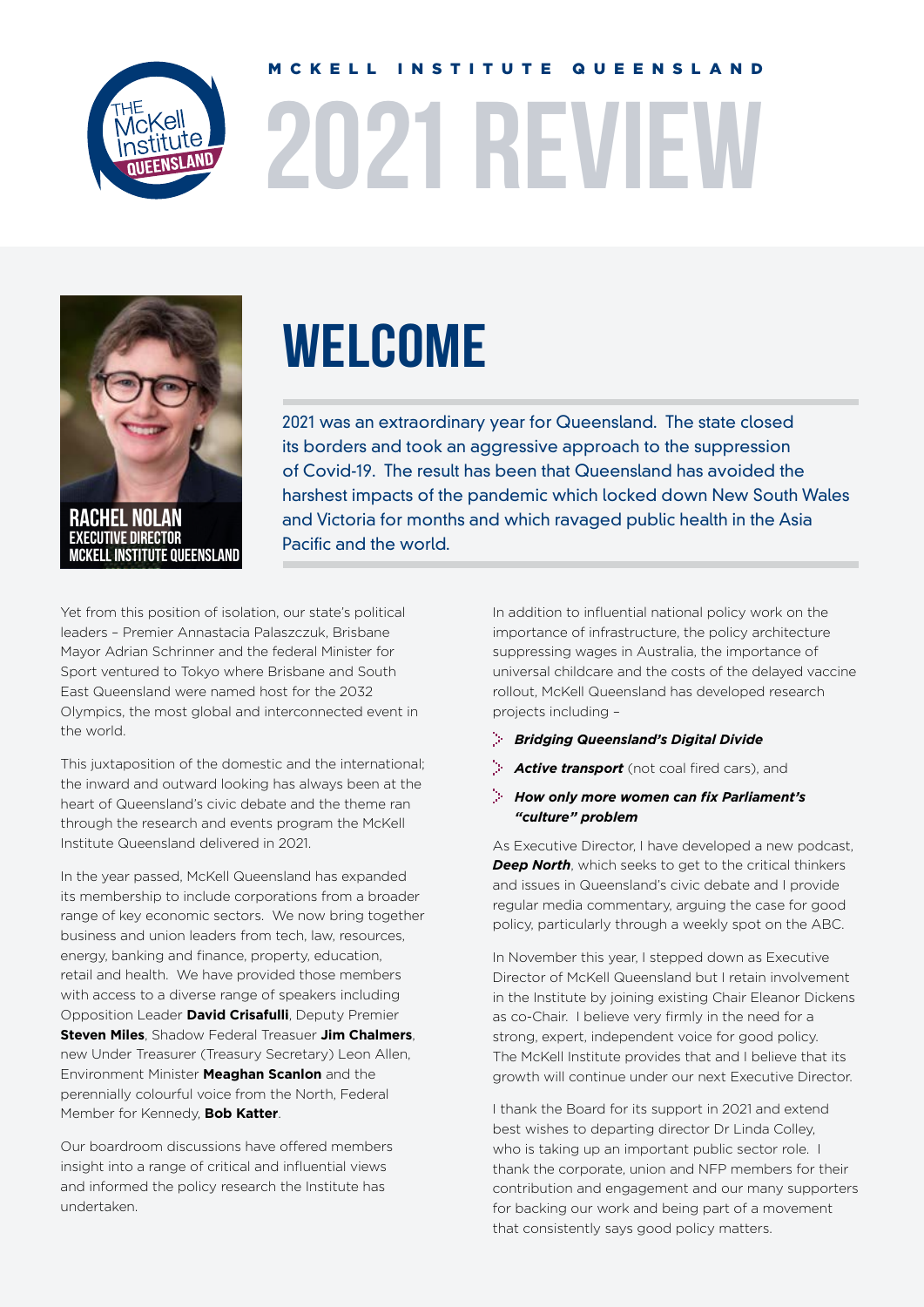## McKell Queensland 2021 Events



**Deloitte.** 

### THE MCKELL INSTITUTE QUEENSLAND ONLINE FORUM work **SENATOR PAT DODSON, DR JACKIE HUGGINS & MINISTER LEEANNE ENOCH** VOICE, TREATY, TRUTH: THE PATHWAY TO A BETTER AUSTRALIA



**Tuesday 6 July** 4.00pm-5.10pm



### **MAY**

### **Deputy Under Treasurer, Leon Allen,**

joined us to discuss the state of Queensland's economy, as Treasury prepared the June budget. *HOSTED BY ORIGIN ENERGY*

### **Treasurer and Minister for Investment,**

**Cameron Dick**, joined us for a Pre-Budget Address Dinner. *HOSTED BY PLENARY*

### **JUNE**

**Minister for Tourism Industry Development and Innovation, and Minister for Sport, Stirling Hinchcliffe**, on Southeast Queensland's 2032 Olympic bid. *HOSTED BY ALLENS*

**Treasurer and Minister for Investment, Cameron Dick**, joined us to discuss the Queensland 2021/2022 budget. *HOSTED BY ENERGY QUEENSLAND*

#### **Senator Pat Dodson, Dr Jackie Huggins** and **Minister Leeanne Enoch** joined us for our public

event, 'Voice, Treaty, Truth: The Pathway to a Better Australia'. *HOSTED BY DELOITTE*

### **JIII**Y

**Federal Member for Kennedy, Bob Katter**, on how Australian super funds can invest in Northern Australia.

*HOSTED BY NAPCo*

### **SFPTFMRFR**

**Minister for the Environment and Youth Affairs, Meaghan Scanlon**, joined us to discuss the Queensland Government's new climate action plan.

### **Shadow Treasurer Jim Chalmers** addressed our members on the economy, before and after COVID. *HOSTED BY STOCKLAND*

**Lech Blaine**, on his Quarterly Essay 'Top Blokes: The Larrikin Myth, Class and Power' as part of our Digital Event Series.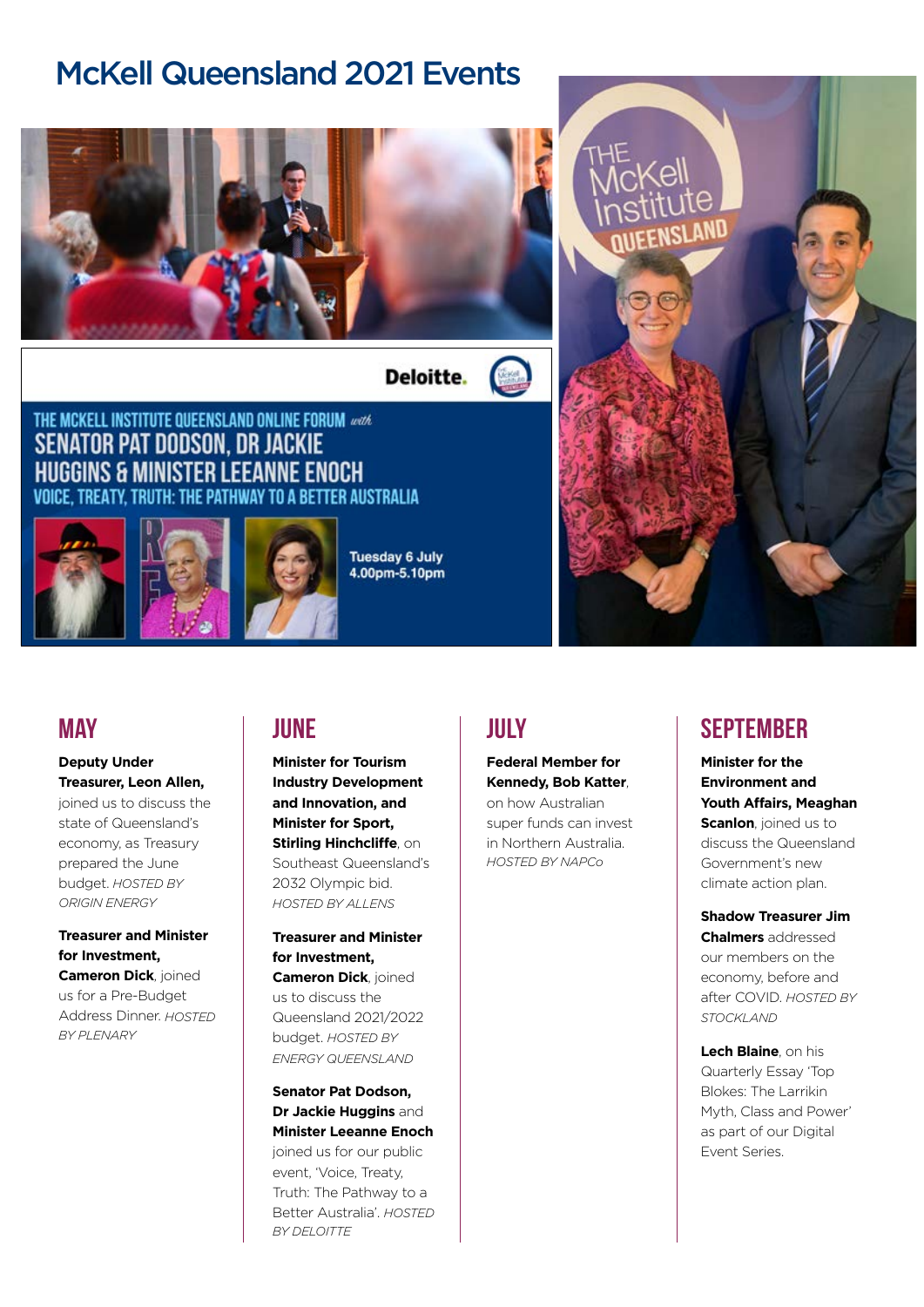

### **OCTOBER**

*TELSTRA*

**QLD Opposition Leader David Crisafulli** on Queensland's pathway to prosperity. *HOSTED BY* 

### **NOVEMBER**

#### **David Gonski AC**

discussed corporate social responsibility in modern Australia, as part of our Digital Event Series.

**Paul Martyn**, Director-General for the Department of Energy and Public Works, addressed our members to discuss energy and innovation in Queensland. *HOSTED BY AGINIC*

**QLD's Deputy Premier, Steven Miles**, spoke on how the Olympics may shape Brisbane as a city. *HOSTED BY ALLENS*

### **DECEMBER**

**Lance McCallum, Member for Bundamba and Assistant Minister for Hydrogen Development and the 50% Renewable Energy Target by 2030**, and **Laura Gerber, Member for Currumbin and Shadow Assistant Minister for Justice and Youth**, addressed our members at our Christmas function to close out the year. *HOSTED BY THE STAR ENTERTAINMENT GROUP*